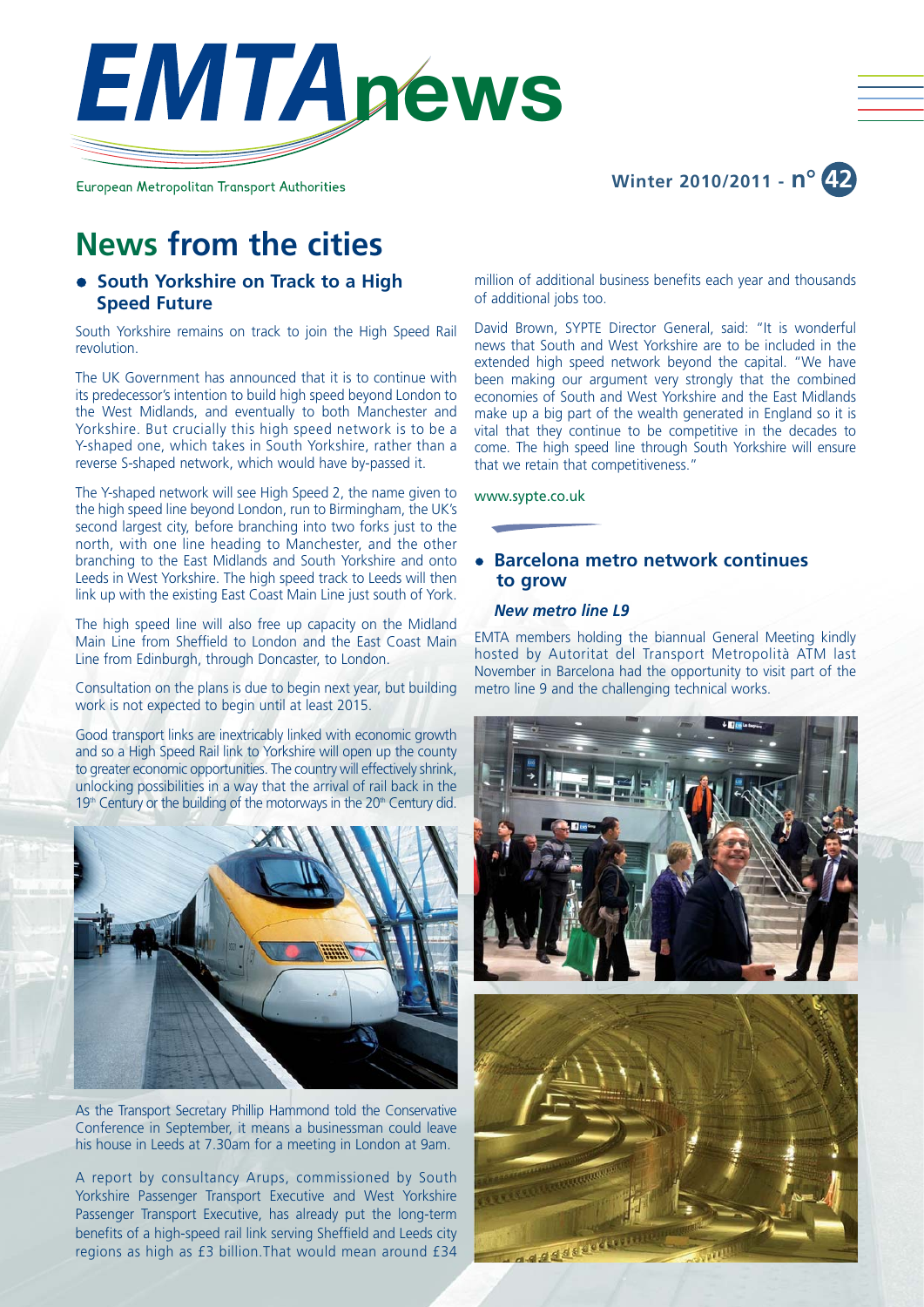The first stretch of the new underground line L9 of Barcelona was inaugurated in December'09. The length is 3.9 km and consists of 5 stations, but it is only the first part of a line which complete length will be 47.8 km and 52 stations, most of it in construction today. According to the plan, the line will be in full operation in 2014 when the last segment (central) will be open to service. The line will link the northern suburbs of the city with the southern ones, where the airport is located, drawing a huge semicircle along the city and avoiding the central area, already served by the underground network. The stretch in operation is in the North (top right in the map) from Can Zam to Can Peixauet.



The 12 m diameter tunnel is built according to a new concept: there are two levels, one for each direction, with an intermediate concrete slab. This structure allows four circular sectors along the tunnel, two of which being reserved for main tracks and the two others for additional purposes, that is to say platforms in the stations, connection ramps, service tracks and power stations.

The 52 stations are built according to three kinds of typologies: 5 in viaduct at open air, 17 are the conventional "boxes" and the remaining 30 meet the specific L9 model: the station is just a shaft with a set of up to six lifts and its platforms fit inside the tunnel.

The rolling stock is the Alstom 9000 series: automatic driverless trains of five carriage units.

Contact: atm@atm.cat and information at www.atm.cat

## *Extension of Line 5 and Line 2*

Along with the recent entry into service of metro lines L9 and L10 (see 1 on the map) Barcelona metro network has also expanded with the extension of two existing lines, namely the L5 between Horta and Vall d'Hebron (see 2 on the map) and the L2 between Pep Ventura and Badalona Pompeu Fabra (see 3 on the map).



The portion of the metro network operated by TMB<sup>1</sup> (lines L1-L5 and L9–L11) now covers a total of 102.4 km and 140 stations. These figures do not include the urban portions of the lines run by the other operator FGC, *Ferrocarrils de la Generalitat de Catalunya* (L6–L8).



The recently inaugurated segment of L5 includes the station at El Coll | La Teixonera, close to Parc Güell. It was constructed on a particularly difficult site. As a result, this station is the deepest in the whole network, with a maximum depth of 104 m below street level.

To facilitate access for the residents of El Coll and La Teixonera, it has proved necessary to construct long corridors equipped with escalators to circumvent the steep slopes of the neighbourhood, as can be seen in the attached photograph which shows an entrance located in a street where the pavement in fact consists of a flight of stairs.



As a result of the depth, the three street-level entrances of the station are distant from each other for as much as 630 m in some case (see map above right) – which is very unusual for the Barcelona metro.

*1 TMB: main operator of metro and bus in Barcelona city*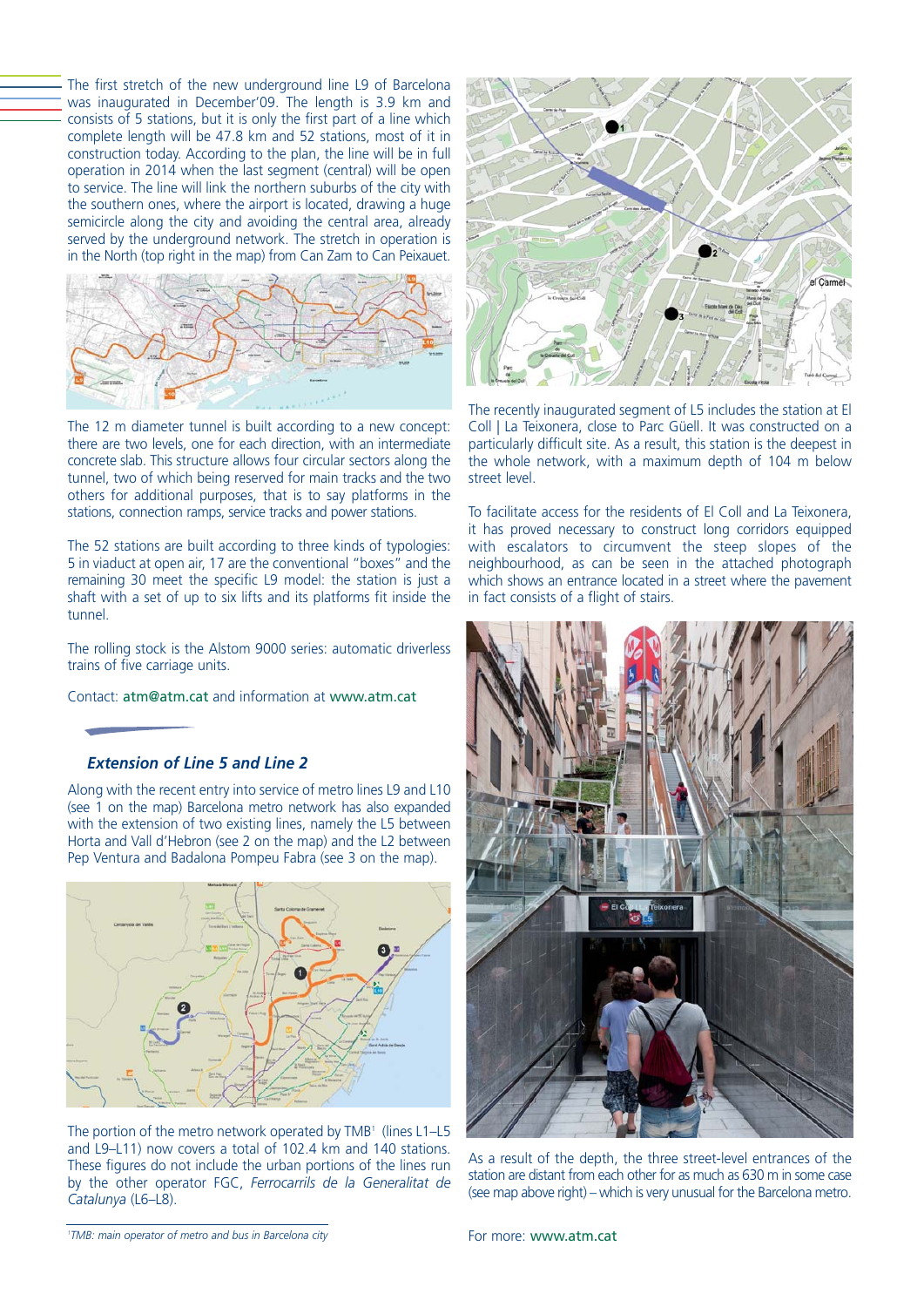# **FOCUS** *on* **European projects**



AENEAS, the acronym stands for "Attaining ENergy-Efficient mobility in Ageing Society", is a European project of the Intelligent Energy Europe (EEI) programme. Given the significant demographic challenge of a growing Older Population that is the first ever cohort -male and female all the same- still using the private car as a favourite mode of transport instead of more sustainable modes of urban transport, the impact on energy efficiency is considerable.



AENEAS looked at how to improve sustainable mobility in Older Age, encouraging the shift towards soft modes cycling and walking and the higher use of public transport.

The cities of San-Sebastian (Spain), Krakow (Poland) Odense (Denmark), Salzburg (Austria) and Munich (Germany) were the city partners of the project, ZGB an Austrian centre for geriatrics provided the useful knowledge on the process of ageing and AGE – the European platform representing Older People- and EMTA supported the dissemination activities.

Five interactive and fruitful workshops were held, focussing successively on "Understanding the mobility of Older People" in Krakow June 2009, "Enhancing walking and traffic safety" in San Sebastian October 2009, "Multimodal marketing for an ageing society " in Munich March 2010 and "Older passengers It's all about communication" in Salzburg November 2010.

The case for looking closely at mobility behaviour in older age dates back to a study commissioned to Rupprecht Consult by EMTA in 2007<sup>1</sup> the findings enriched by the MOBILATE<sup>2</sup> survey pointed out the following characteristics:

**>** Older People use public transport more frequently than middle-aged persons. They also walk and cycle more and use less the private car.

*<sup>2</sup>The MOBILATE Cohort study1995-2000*

- **>** Older People cover shorter distances and make fewer trips than younger people and devote less time to outdoor activities.
- **>** Older people focus on proximity, trips are shorter they tend to stay in the vicinity.
- **>** When analysing the mobility of Older People, age effects and generation effects must be separated. It is unlikely that a 75 old person in 2025 will have the same mobility behaviour than a person of same age nowadays.

The workshops and related site visits were the opportunity to observe as well remarkable practice related to enabling safe and pleasant walking and cycling activities all taking part into the mobility chain. However this article focuses on the aspects related to Public transport and marketing and communication with Older Passengers.

#### **• What have we learned?**

In the past 15 years or so, one of the major concerns about passengers for the majority of transport authorities was the issue of passengers with disabilities. Through the combined action of national ad-hoc legislation and the European disability policy impetus was given to "Access for All" to transport services and facilities. The concept of people with reduced mobility was invented including persons with disability, as well as parents with toddlers, pregnant women, passengers with luggage and as a natural consequence the older passengers.





**>** One of the major findings of AENEAS is that Older Passengers deserve special attention. It isn't simply a little of each sort of disability concentrated into the same human being, it definitely goes beyond.

*<sup>1</sup>Older People and Public Transport -EMTA 2007*

*http://www.emta.com/IMG/pdf/Final\_Report\_Older\_People\_protec.pdf*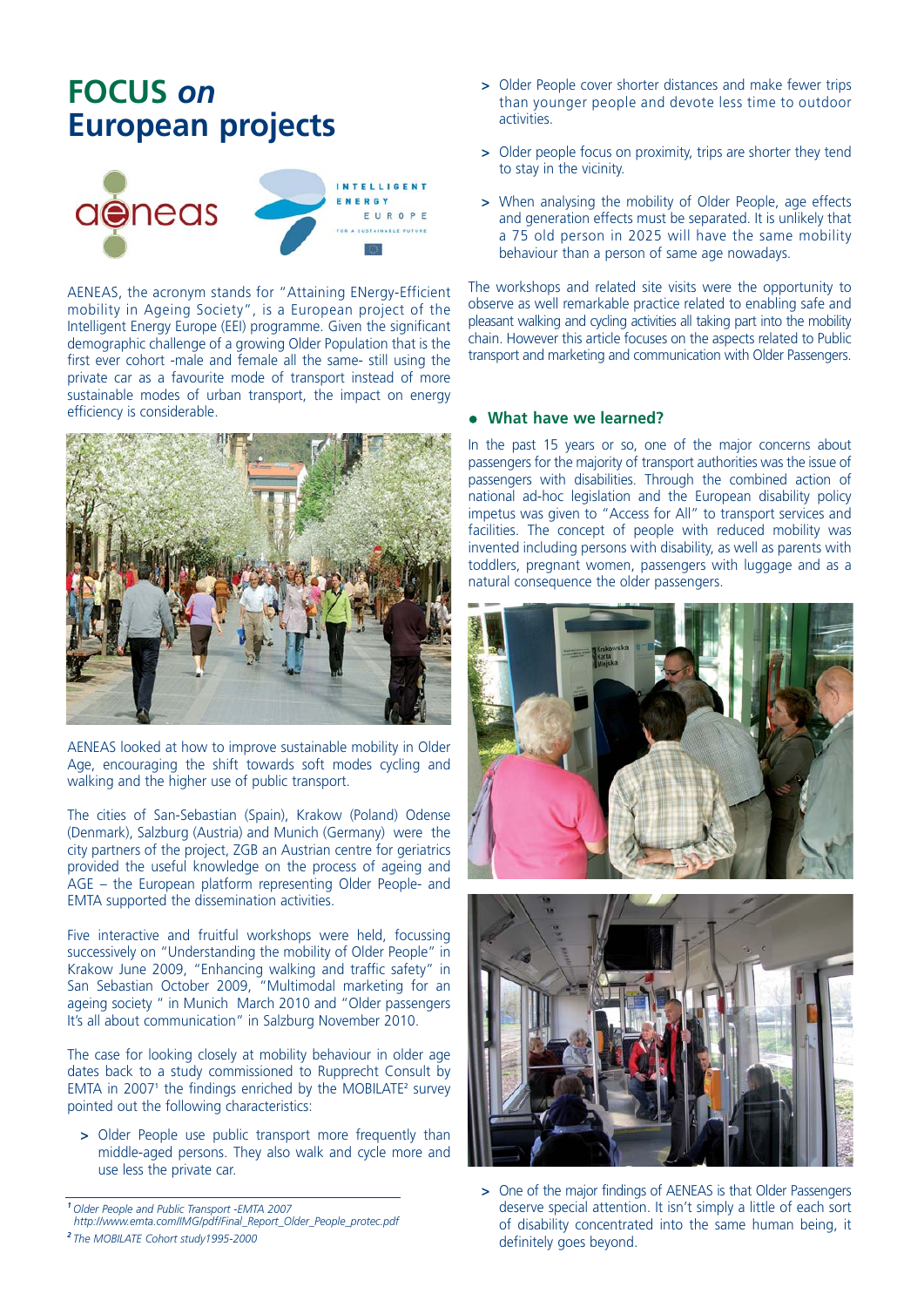#### **What is it about?**

Older people have expectations in using Public Transport more than just getting from A to B. "A ride on the bus isn't only a mean to an end but rather an activity in itself "says Dr Christa Erhart from Salzburg ZGB.



Difficulties may be posed by external physical barriers like the ones transport authorities and operators learnt to overcome progressively to accommodate the persons with disabilities such as walking impairment, sight loss, hearing impairments. But it goes beyond, rather it is about discomfort, about fears of falling, fear of being bullied, also it is about difficulty in understanding or processing information, it is more about lack of confidence.

Concerning communication with and information to Older People, Dr Erhart explains the impact of ageing on communication skills. Ageing translates into reduced structural and functional capacity, compromise adaptability, less resistance to stress and slower information processing. In short, sensory and tactile input is reduced, information processing is slower, therefore reaction or output is slower.

Drawing from Munich experience highlighted in a workshop in March 2010, training is efficient. Be it training of older passengers or training in the form of classes to get familiar with the internet information. How to find the right timetable, how to find your way through the network map, how to buy a ticket or use the ticket-machine are reviewed. The point is Older People need time to learn and several rehearsals.

### **One wonder should decision makers be concerned?**

Salzburg operator Salzburg AG represented by Angelika Gasteiner responsible for marketing and communication, says "30% of the passengers nowadays are 60 plus years old, in 2025 we expect 50% of the passengers being over 60 years old". Salzburg AG also reckons that two thirds of the accidents occurring on the network involve older passengers. Definitely taking into account this novel issue is important.

In Sweden the STS services (specialised door to door services) were put in place as early as 1970 offering services for users unable to ride on conventional public transport mainly persons with disabilities and also older people. Later on in the 90' and under budget pressure a new concept of flex-line was invented which proved very popular among Older Passengers and helped ease the burden on the costly STS services. And yet Gothenburg city council estimates that a ride on flex-line services costs more than 10 times a similar trip on public transport and therefore a new strategy towards attracting Older People on regular lines would be of interest.

*<sup>1</sup>consisting of minibuses services upon prior booking by telephone, taking passengers at agreed meeting points "flex-lines" close to people's home or centre of interest.*

#### • What can we draw as conclusions?

**>** One of the topics debated during the workshops was about the growing use of new technologies in the transport services. Dr Erhart is of the opinion that it is good to use new technologies with Older People like internet, mobile phone etc… but of course it is necessary to work on the ergonomics and most of all allow time for specific training.

In the same way it is fine to have ticket-machine in the stations instead of people selling at booths but the operator must provide the human help when and where necessary. On London Underground or Barcelona metro stations there are roaming staff next to ticket machine or validators so as to provide assistance to passengers if necessary. On Stockholm metro the operator MTR is planning to have employees dedicated to customer care at each entrance of the station at any time of the day in the coming years; the measure is part of the "total quality concept".



**>** The second main topic was about marketing and communication. How to reach Older Passengers as a target group is very much about partnership. The city of Munich worked hand in hand with the department for social and family affairs in order to reach the right target, they also teamed up with Green City an NGO with strong expertise in training Older People that developed over the years classes for learning computer ability (for example searching transport time tables or how to use a travel planner) or safe-cycling.

In the city of Krakow the partnership was sealed with students from the University to stand by at bus stops and offer assistance to Older Passengers getting safely into or alighting from the bus. San Sebastian city worked in close collaboration with a focus group and a Road Safety association to review the dysfunctions in the walking path for the benefit of all pedestrians including those trying to reach the next transport stop. The achievement of Salzburg AG in the training of bus drivers as well as ageing passengers has largely benefited from the expertise of ZGB a institution specialised in geriatrics.

#### • What role for the transport authorities?

When asked what in their view, the transport authorities could do to help attract and retain Older Passengers, the partners of the project summarized in the following way:

It's all about quality about improving the travel experience for all passengers including older passengers. For many Older People, the ride on a bus isn't only a mean to an end but also an activity in itself. The quality of service combined with appropriate training should result in the "empowering" of the vulnerable passengers.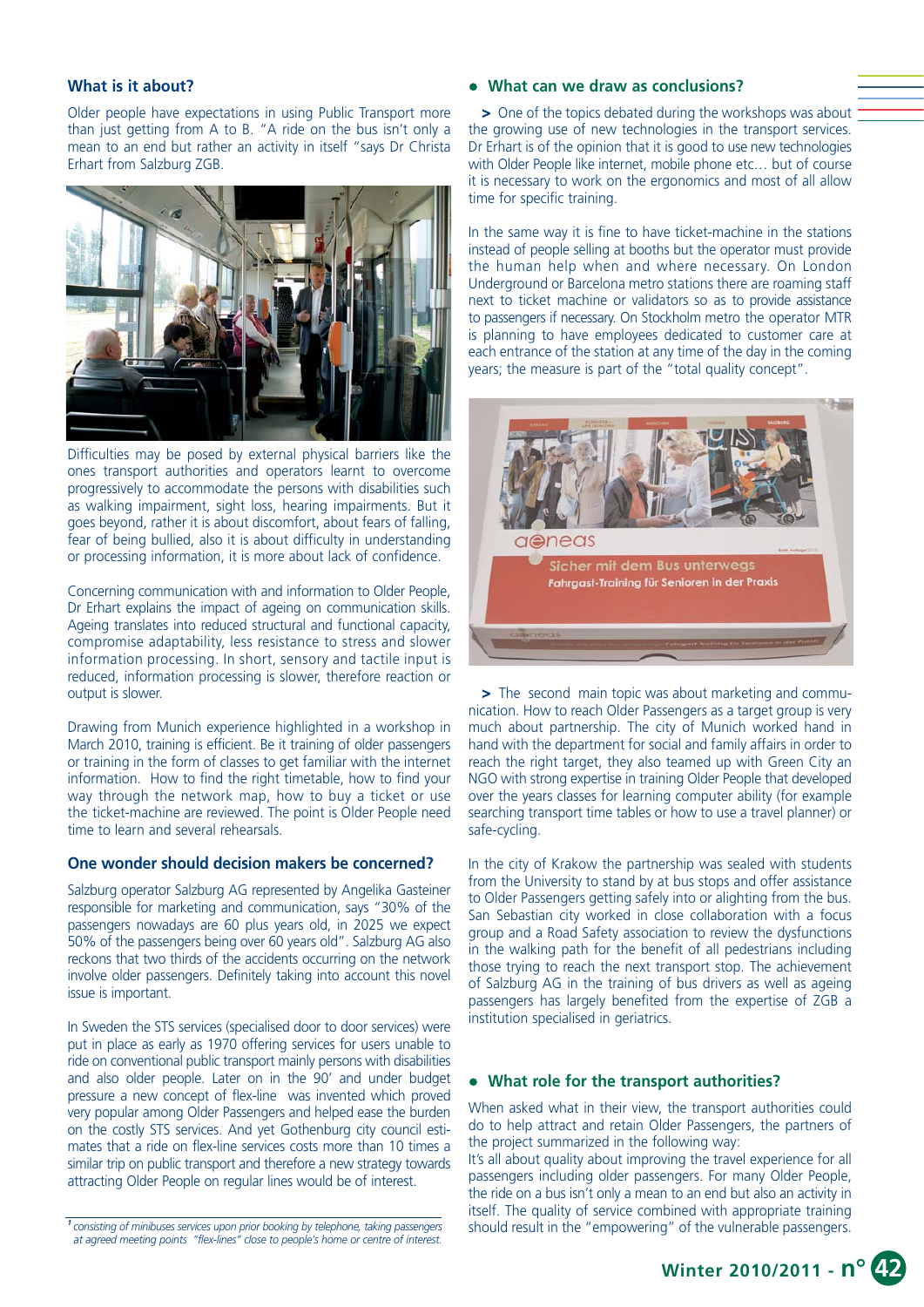They there fore suggest to:

- **>** Act as the facilitator between the operator and the user groups (Krakow).
- **>** Ensure all operators of the metropolitan transport network are aware of the growing weight of Older People amongst their daily passengers and that their employees are or will be exposed to a training on Older Passengers needs and how to respond (Salzburg).
- **>** Keep in mind the overall objective of sustainable mobility and transport efficiency and encourage as much as possible the use of friendly-to-all regular services.
- **>** Think about inserting into tendering specifications awareness training to Older Passengers needs.
- **>** Work both ways: adapt the system and also see to Older People adapting to the system: how to behave safely when riding public transport, how to get proper information on various channel and new media etc… for this purpose use the excellent videos on training (both passengers and staff) soon to be available $4$  as a valuable outcome of the project.
- **>** Spread the word, for not all transport authorities have had the opportunity to hear about the AENEAS project.



*"The demography will soon close the opportunity window" says Dr Ralf Risser expert in marketing. It means that the unbalance in demography will soon be overwhelming and changes will have to happen very quickly instead of allowing smooth adaptation.*

Contact: www.aeneas-project.eu



## **•** The aim of the project

One of the cornerstones of the EU Baltic Sea Strategy is to make the region more environmentally sustainable. The comprehensive picture that will emerge as the result of the Baltic Biogas Bus project will demonstrate the economic and environmental benefits of biogas as a renewable fuel that contributes to make public transport an even stronger part of the solution of global environmental problems.

Biogas production technology will be studied and the regional potential for biogas production will be estimated with the aim of securing the supply of biogas in the region.

The analysis will cover:

- **>** the technological solutions for distribution of biogas and adaptation of bus depots and planning of regional infrastructure;
- **>** the specifications of biogas bus requirements to bus constructors;
- **>** the actual experience of biogas buses operation and the report on subsequent emissions.

Recommendations are foreseen, they relate to policies, strategies and an enabling financial framework to support the introduction of biogas buses. Recommendations will culminate in the drafting of a manual on "How to introduce biogas buses".



A strong emphasis will be put on communication and information on and about the project. Seminars, mid-term conferences and final conference are planned. An informative newsletter first issue has been published, see newsletter@balticbiogasbus.eu

*<sup>4</sup>Videos on training will be available shortly*